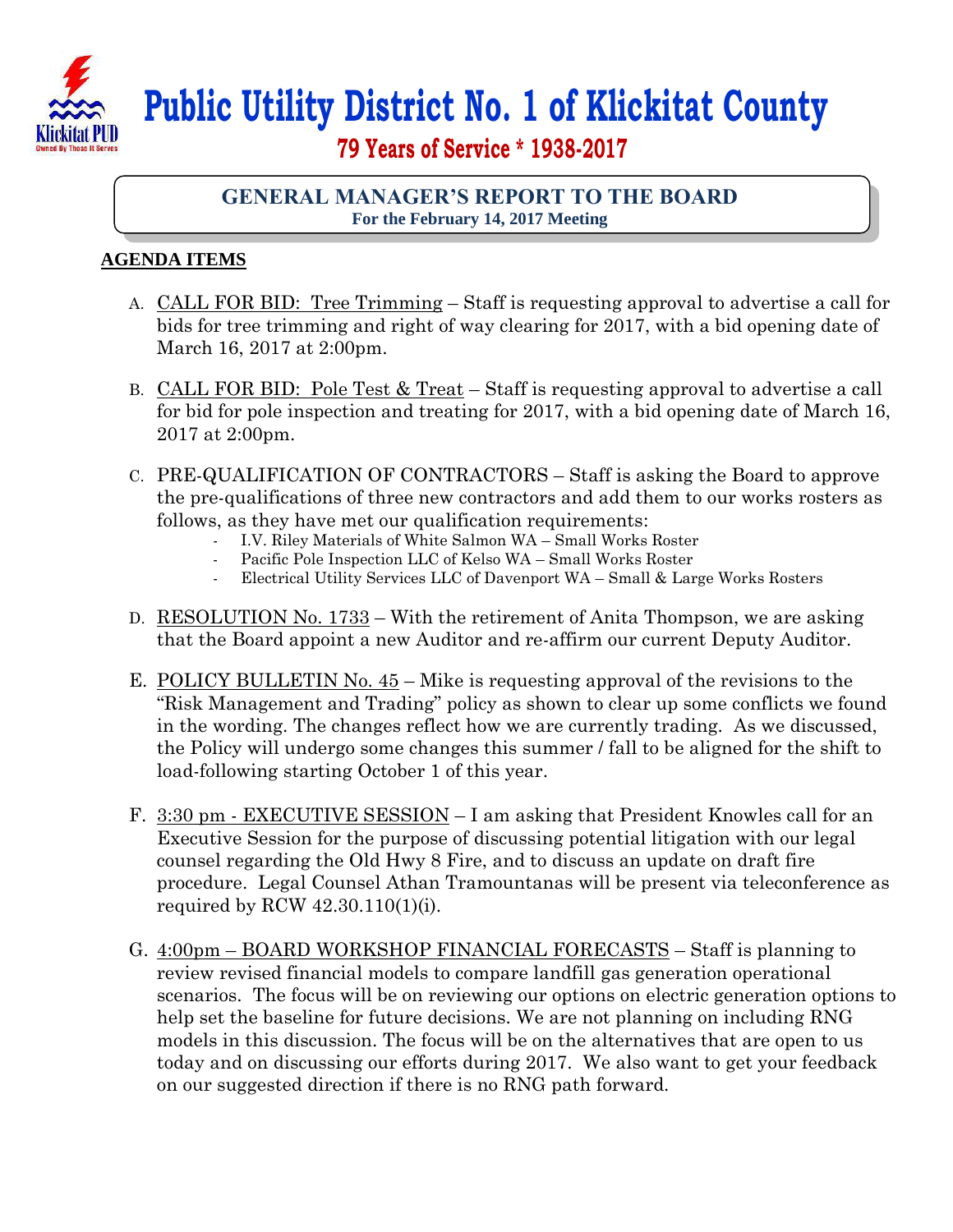With respect to RNG, we continue to work with the off-taker on RNG contracts, but we are concerned as their pace continues to be at a very slowed pace. My thought at this time is following up this discussion with a further workshop on the RNG contract, status and alternative actions we should be taking with respect to RNG. However, the baseline we review next week should help ensure we have provided you with information on which to base your future decisions.

## **NON-AGENDA ITEMS**

- 1. REMINDER that your Strategic Planning interviews are scheduled for Tuesday next week, prior to our regular Board meeting.
- 2. Also a reminder that the WPUDA "Day on The Hill" is scheduled for February 16<sup>th</sup> during the normal WPUDA meetings in Olympia. There is a Legislative BBQ at noon.
- 3. GM Meeting Attendance

Feb. 2 – Public Power Council. As we have discussed at previous meetings, while I retained my seat on the Executive Board for PPC, I stepped out of a vice-chair position and am only sitting as a member on the long-range planning committee.

Feb 6 – City of Goldendale. I gave the annual update. Parts of the discussion were taped and run on the local radio station, with an article on the front page of The Sentinel as well.

- 4. Staffing Update We currently have job postings for an accounting clerk / accountant, lineman / hot apprentice and an apprentice to fill positions that are vacant. We are also issuing a posting for Kathy's Executive Assistant / Clerk of the Board position as she is retiring the end of May and we will be posting soon for a system engineer which is an additional FTE as part of the approved 2017 budget.
- 5. Financial Audit We have received our pre-audit communications from Moss-Adams, and they have indicated that the plan to start the Audit approximately April 3rd and issue their report on approximately April 30th.

In a related topic, the State Auditor Office (SAO) asked us to execute an MOU to allow us to utilize a third party for the financial audit. In this case, Moss Adams. This was a surprise as we have never done this before. After research, including checking with other Washington PUDs, we have determined that we do not need the State's authorization to involve an accounting firm to assist with our financial audit. Other PUDs have seen this MOU and are taking the same stance. We informed the SAO, that while we are very supportive of our State audit team and while they have been very supportive to us, we do not intend to sign a document that gives us permission to do something we already have authority to do.

6. BPA Transmission Operator Implementation Plan – Ron Schultz is continuing to work with BPA to obtain a Transmission Operator Agreement (TOP) to meet the WECC standards. We have confirmed with WECC that they are supportive and will not be levying fines with regard to TOP and TP. KPUD will be one of the first to obtain a TOP agreement.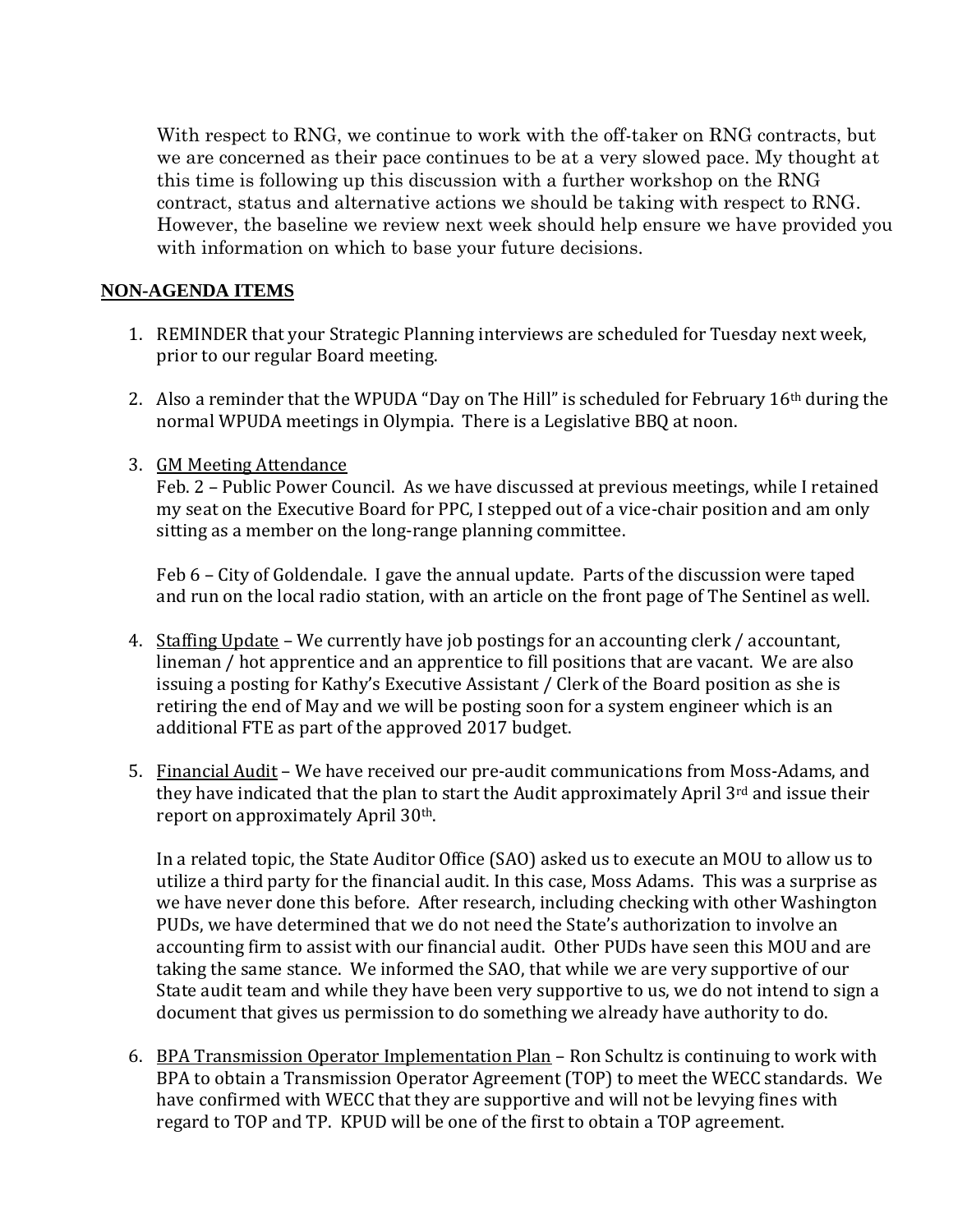- 7. Columbia River System Biological Opinion (Bi-Op) Issues Some months ago Judge Simon ruled that the existing Bi-Op was illegal and ordered a new Environmental Impact Scoping (EIS) process be completed and that a new Bi-Op be developed. He indicated at that time that until these actions are completed, which are estimated to take about 3 to 5 years, the current river operations would continue. However, he recently stated that he may implement the controversial larger spill levels that have been discussed in the region. This would increase the Total Dissolved Gas levels in the river above what have been previously determined as acceptable levels and could potentially have an additional \$100 - \$150 million impact on BPA power revenues. This could be a 5-6% rate impact. PPC and Northwest River Partners are following this development.
- 8. Storms in Washington State and Emergency Declarations As a follow-up to the discussion at the last Board meeting regarding our ability to obtain FEMA funds due to the January storm, the current statewide costs related to the ice and snow storm is \$2.6 million. It would have to reach \$9.8 million to be eligible for FEMA grants. We will continue to submit our costs, so they can continue to accumulate the statewide numbers. Fortunately our costs are very small as our system held up amazingly well.
- 9. Klickitat County John Day Pumped Storage Mid Columbia Economic Development District (MCEDD), the County and other Columbia Gorge Bi-State Renewable Energy Zone (CGBREZ) members are exploring continuing the funding of consultant David Van't Hof for another year, supporting the efforts to reopen the West Coast market to Gorge renewables and to promote the pumped storage project. I am planning to attend a meeting with the County Commissioners scheduled for 10:30 AM on February 28th to discuss renewable energy market issues, David Van't Hof's efforts to date and the proposed contract extension. David, Dana Peck, and perhaps others from CGBREZ will attend. This is the next Board meeting day if you are interested in attending. I have indicated that we may provide funding, depending on the scope of work and the involvement of other participants.
- 10. Changing Energy Landscape Steve Huntoon is a regulatory attorney who wrote an article for RTO Insider in the January 24th edition. Basically, he compares the dent in retail electricity sales made by solar rooftop installations relative to modern-day LED lighting technology that anyone can get at Home Depot and Costco. He wrote:

*"LED lighting already has reduced annual retail electric sales by 30 billion kWh. Rooftop solar has reduced annual retail electric sales by 14 billion kWh*." He further says, *"The U.S. Energy Information Administration's latest study forecasts LED lighting over the next 20 years to reduce annual retail electric sales by 300 billion kWh under a 'current path' and by 435 billion kWh under a more aggressive path. Rooftop solar over the next 20 years is expected to reach 100 billion kWh annually. Lighting represents 15% of retail electric sales. Over the next 20 years, half of those [utility] lighting sales will disappear, perhaps three quarters under a more aggressive path. Those electric vehicles better show up soon.*"

What Steve is saying is that although we think a lot about distributed generation and its potential to shift costs and the impacts on our revenues. Even we are talking about rate restructuring as a result. The potential impacts on residential retail sales from LED lighting alone could have 3 to 4 times the impact of solar penetration. Given that we likely won't see the solar penetration that California is seeing, this impact could be relatively larger on us.